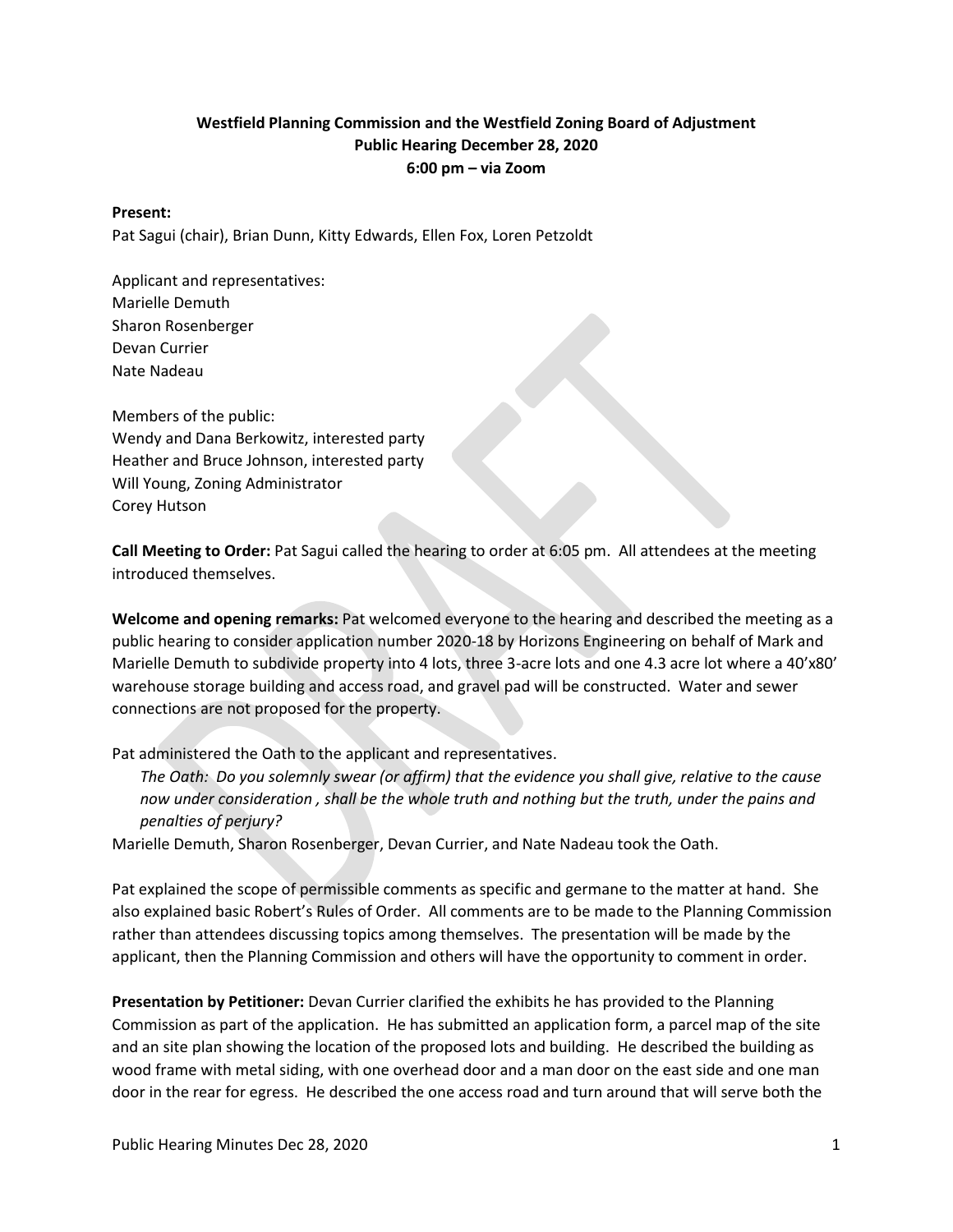warehouse and the residential lots. He mentioned that they have been in communication with VTrans to begin the process of an access permit for Route 100.

Questions from the Planning Commission:

Pat-

-Where is the DOT permit process? Devan made application today and is working with Nathan Covey. -Nate added that DOT has made a site visit. A Letter of Intent from DOT is issued only after review by a committee at DOT. The timing of when and how the Town is notified of the review is not known. -It is unclear when the driveway into the residential lots would be constructed. For this permit, the Planning Commission would be approving the easements and the location of the road, so to create subdivided residential lots that are not landlocked.

-Waste water permit designs and septic areas have not been identified.

## Ellen

-Driveway that is proposed is a gravel surface? yes

-What is the grade of the driveway? Grade of the driveway will meet the DOT guidelines. It is around 8% in the current plan.

-Is there a vision for who maintains the drive to the residential sites for emergency services? Would kids walk to a school bus stop of the same drive as commercial vehicles? The warehouse will generally not be occupied. It will have very little traffic with large deliveries 3 or 4 times a year. Smaller trucks picking up materials once a week?

-Hours of operation? The business hours would be 7 am to 5 pm, weekdays.

-Route from storage would be from proposed warehouse onto Rt 100 to Cemetery Rd to Loop Rd.

## Pat

-Occupation of warehouse? There will not be people or vehicles at the warehouse regularly. -Describe the packaging. There will be tin cosmetic containers, maybe plastic bottles and pumps. No flammable materials.

Ellen suggested that the applicant speak with the Troy Fire Dept about a fire suppression plan or system. There is no fire suppression system in the current building plan.

## Pat

-Commented about abutters that are not listed on the permit. Why are they not listed? It is the format of the permit that requests the property owners only on the left and right so those are listed. -How have prime ag soils been avoided for development? Soil mapping was used to delineate the prime ag and statewide soils.

# Ellen

-The building sites are not established, so could they be moved onto prime ag soil? The Act 250 permit process will provide a buildable area that will be approved, and this area is not on prime ag soil in the proposal going to Act 250 review.

-Has there been a conversation with the current farmer? Yes, the current farmer haying it is planning to continue haying it for now.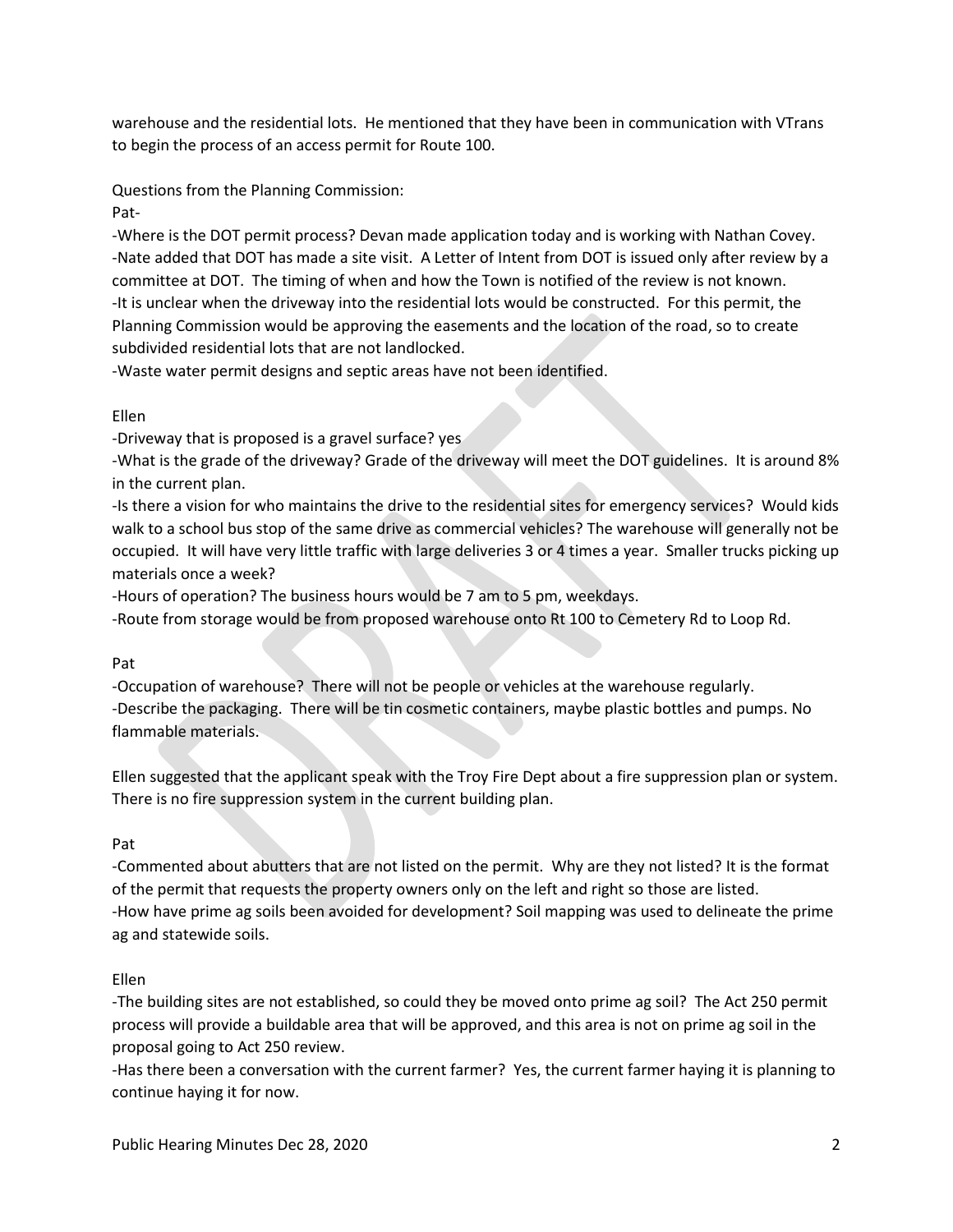#### Pat

-Does the residential development also need an Act 250 permit? Yes, once the commercial building is under Act 250 review, the whole project will be under Act 250.

#### Kitty

-Would it be possible for a new owner of a lot to put a driveway straight to Rt 100? VTrans would likely not approve another access point to RT 100.

### Loren

-Confirming that VTrans would need to approve another access for a new owner. Yes, VTrans would need to approve another access point, and the Act 250 permit access might even preclude approval of any other application for access.

### Pat

-Lighting? At the doors, motion sensitive and shielded.

-15 ft building height? It is 15 ft to the eaves with a pitched roof, barn style. The full height at the peak is to be determined.

-Visibility of the building? The field is open and will be visible from most vantage points. Because of the grade only the peak is visible from Rt 100. Minimal visibility from the Daigle property and moderate from the Smith property.

-Setbacks to the wetlands are very close to the building. Is there impervious surface beyond the building? Very little disturbance around the building.

-Driveway storm water drainage plan? The proposal does not meet the 1 acre threshold that requires a full stormwater management plan. Will use sedimentation control for construction site. There will be grass lined ditches to the existing culvert and a new culvert under the access road itself.

-Length of the driveway? 350 ft with ditches on the first 200 ft on both sides.

-Grade of drive at rt 100 for 50 ft? 8% grade so there isn't a bigger cut.

**Comments from Will, Zoning Administrator:** Concern about building height. Accessory structure is 15 ft, no guidance for commercial structure in bylaw.

Wendy – Concerned about residences and wastewater. How big will the houses be? Increased runoff from the property into the culvert. Organic farm needs to have clean water. Concern about the character of an area and traffic on a small parcel.

## Pat to Applicant

-Have you calculated the additional runoff from the project? No, applicant believes the increase is small and could be minimized with swales or similar if needed. Nate mentioned that this will be evaluated as part of the VTrans permit. It is unknown for the residences and would be determined at the time the houses are built.

Further discussion that what is approved in the Act 250 permit would determine the size of the wastewater design (and by extension the size of the house) and would be for single family housing only,